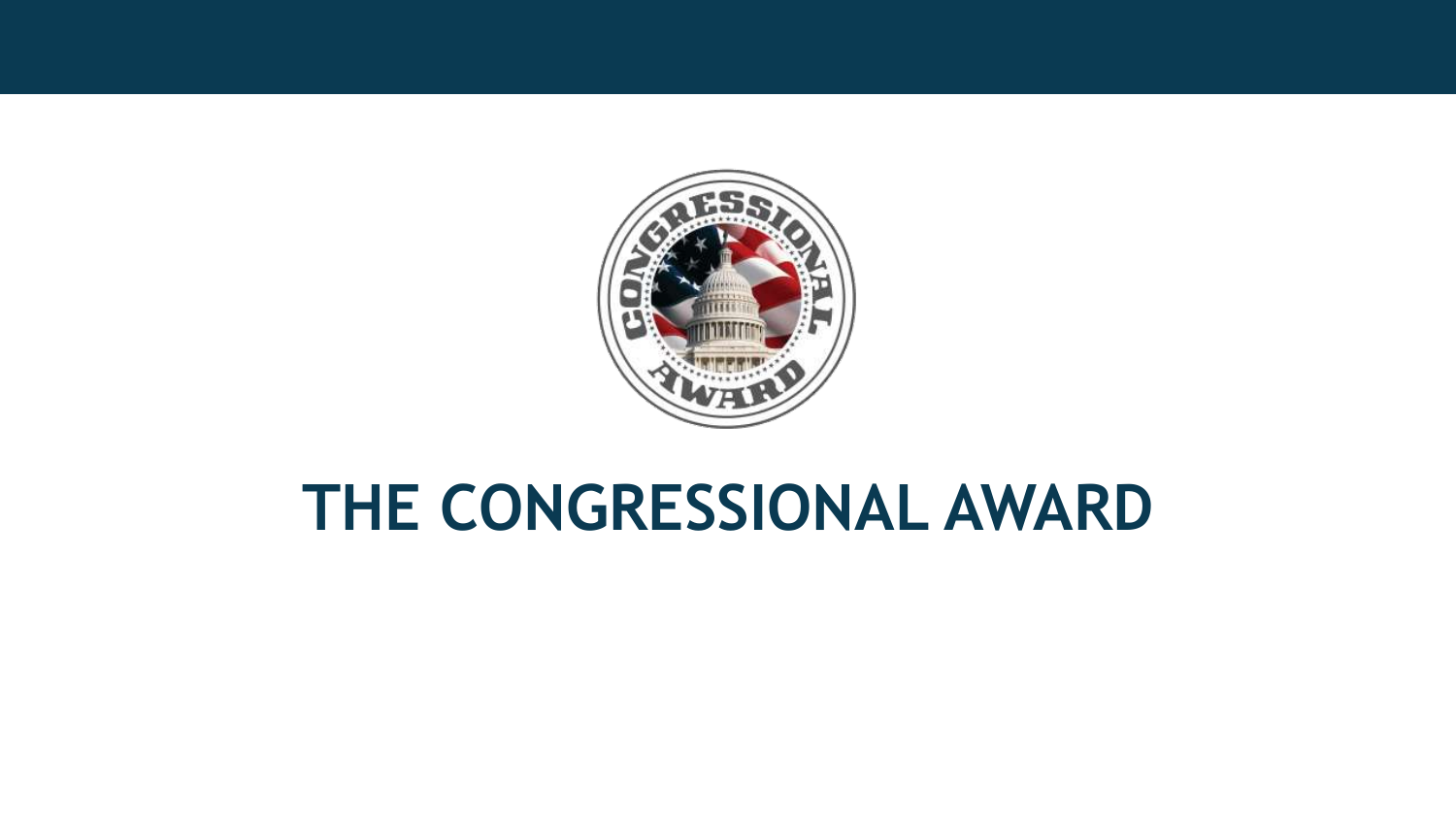

## U.S. Congress' award for youth

Highest honor bestowed upon a youth civilian through the U.S. Senate and House of Representatives

**ABOUT**

Open to youth ages 13 ½ - 23

Encourages goal-setting and fosters principles of citizenship

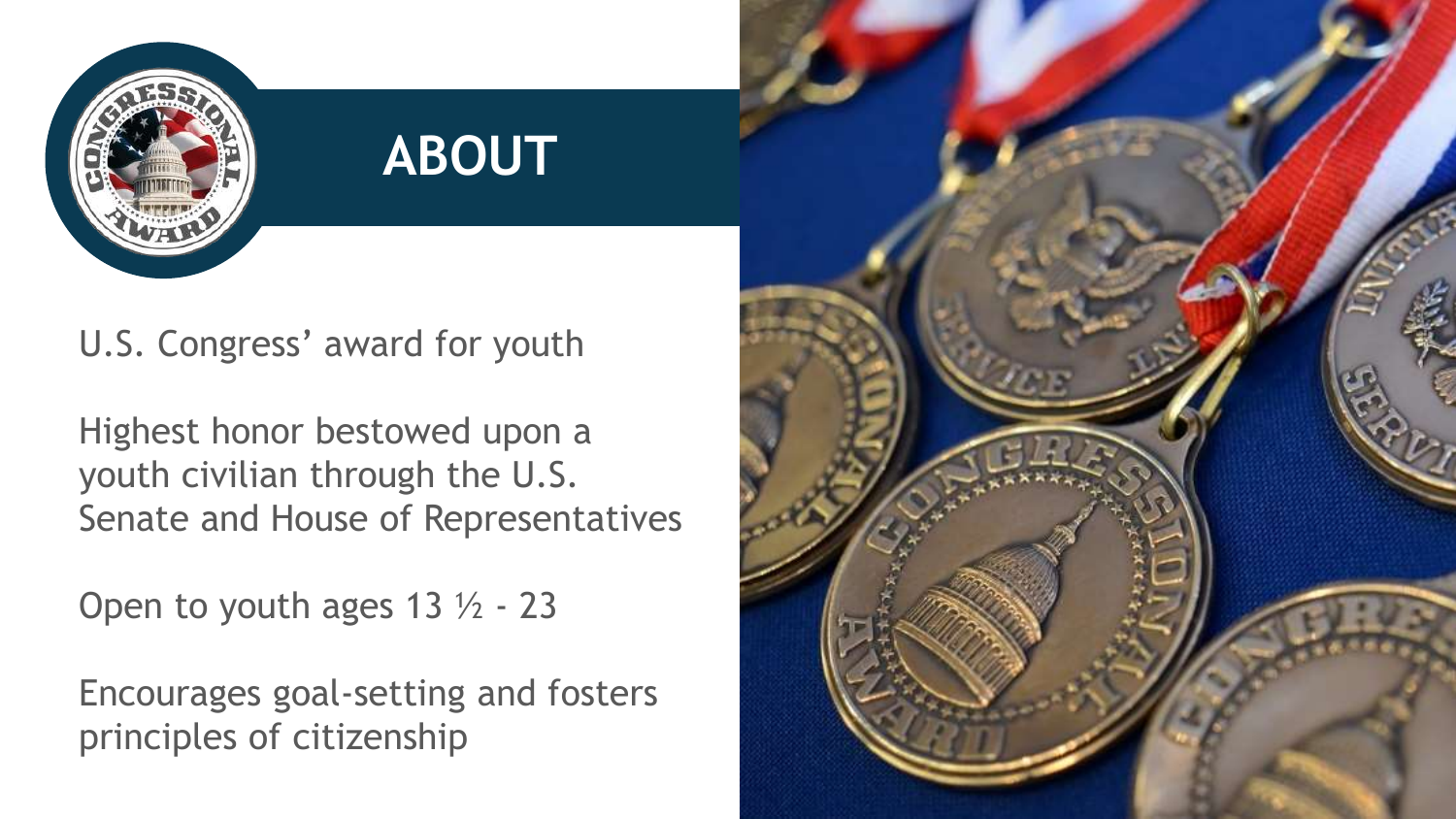

## **HISTORY**



### Founded by Congress in 1979

Public Law 96-114: The Congressional Award Act

Public-private partnership

Non-partisan program to honor initiative, service, and achievement in America's youth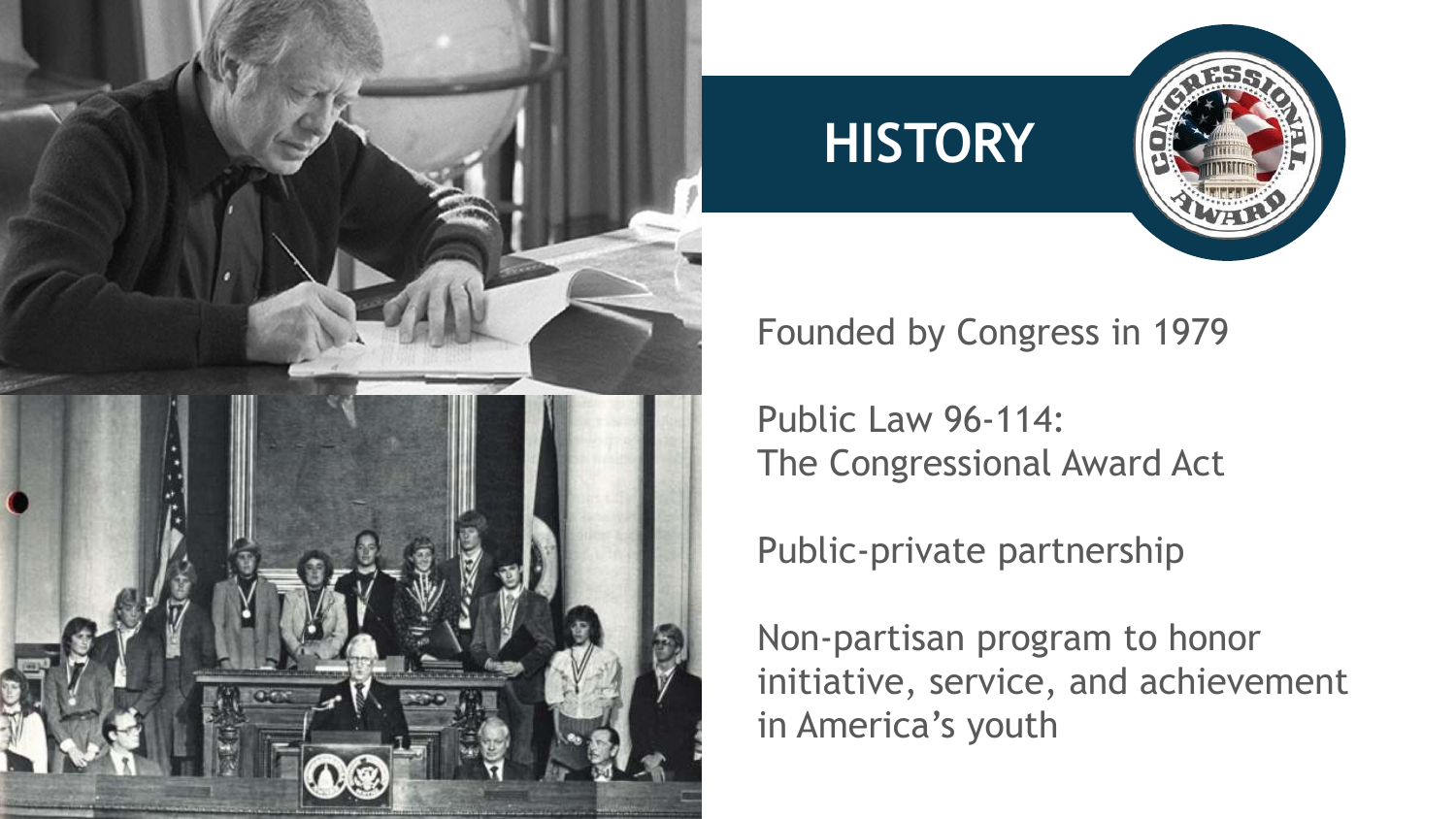

# **BENEFITS**

Superlative for college, job, scholarship, internship applications

Mentor-based opportunities

Serves communities near and far

Interactions with Members of Congress

Medals struck by U.S. Mint

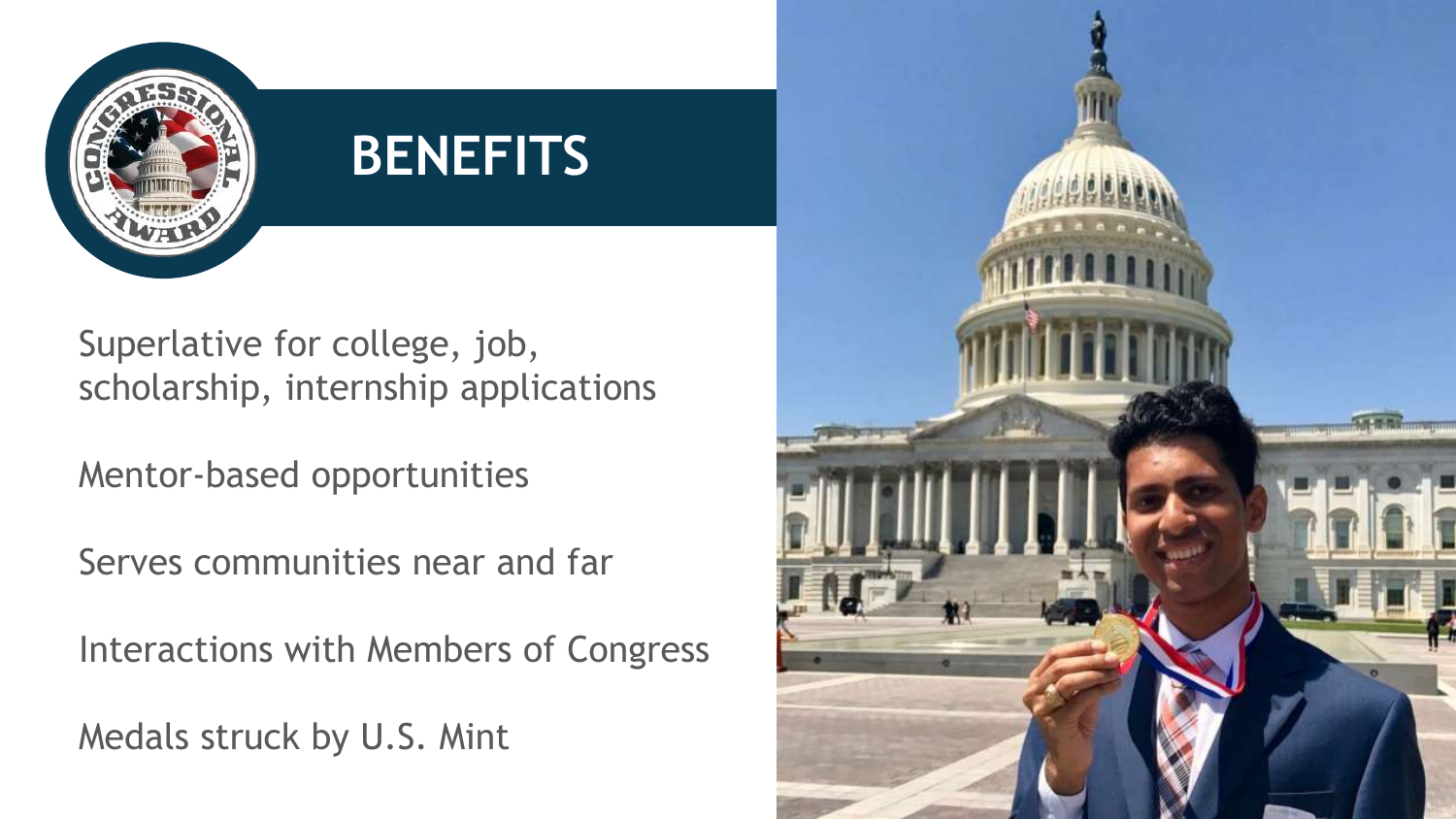

## **AWARD LEVELS**



The program is cumulative. Participants may start at the lowest level and progress level-by-level or advance directly to a higher level.

Bronze Certificate Silver Certificate Gold Certificate Bronze Medal Silver Medal Gold Medal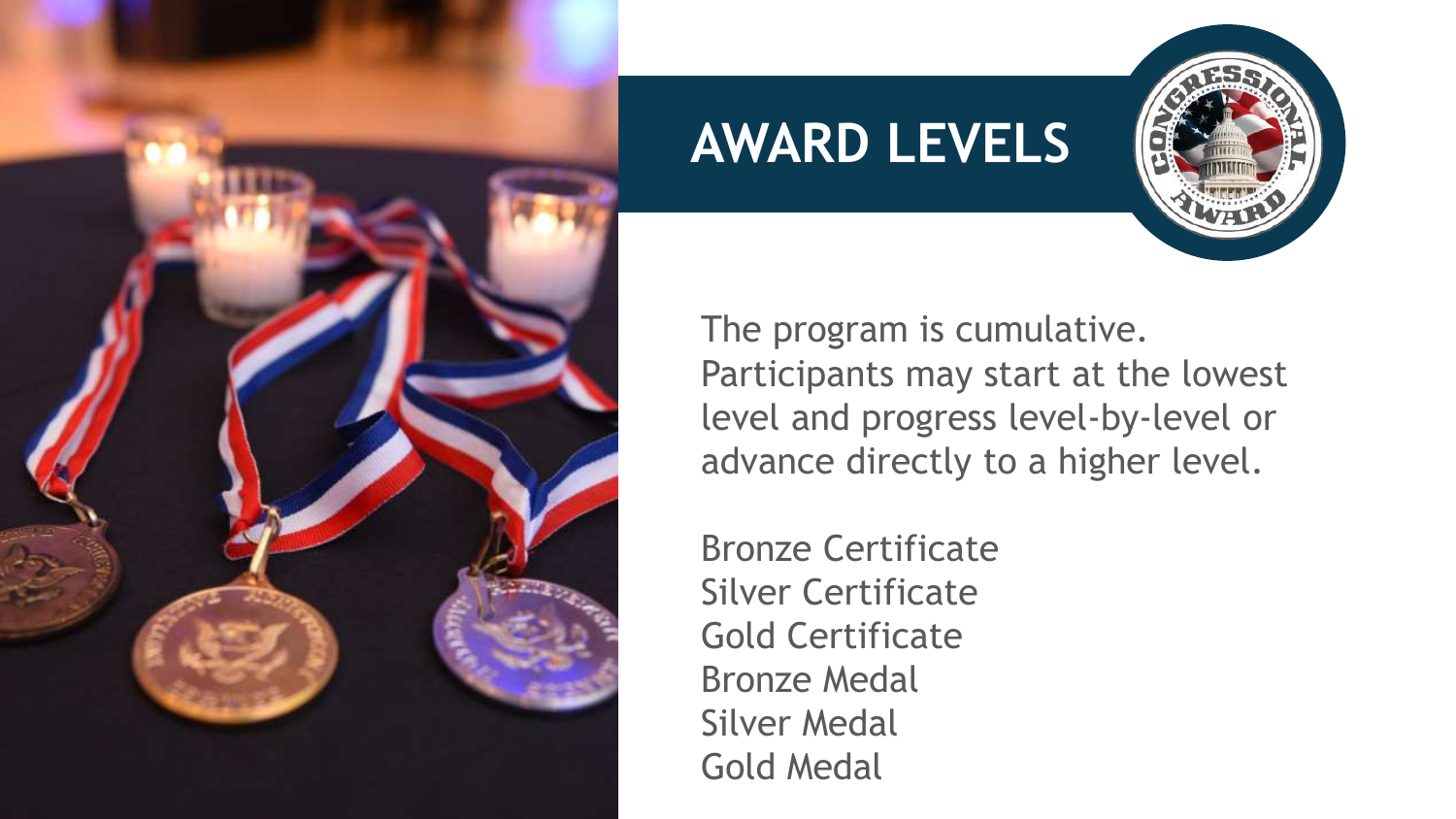### **PROGRAM REQUIREMENTS** Minimum hour and month totals

**BRONZE CERTIFICATE SILVER CERTIFICATE GOLD CERTIFICATE BRONZE MEDAL SILVER MEDAL GOLD MEDAL VOUNTARY PUBLIC SERVICE** 30 Hours 60 Hours 90 Hours 100 Hours 200 Hours 400 Hours<br>SERVICE **VOUNTARY PUBLIC SERVICE** No min. month requirement No min. month e minimum in the control of Months 12 Months 12 Months 24 Months 24 Months 24 Months 25 Months 25 Months 25 Months 25 Months 25 Months 25 Months 25 Months 25 Months 25 Months 25 Months 25 Months 25 Months 25 Months 25 Mont **PERSONAL DEVELOPMENT** 15 Hours 30 Hours 45 Hours 50 Hours 100 Hours 200 Hours **PERSONAL DEVELOPMENT** No min. month requirement No min. month e minimum in the control of Months 12 Months 12 Months 24 Months 24 Months 24 Months 25 Months 25 Months 25 Months 25 Months 25 Months 25 Months 25 Months 25 Months 25 Months 25 Months 25 Months 25 Months 25 Months 25 Mont **PHYSICAL FITNESS** 15 Hours 15 Hours 100 Hours 150 Hours 100 Hours 100 Hours 200 Hours **PHYSCIAL FITNESS** No min. month requirement No min. month e minimum in the control of Months 12 Months 12 Months 24 Months 24 Months 24 Months 25 Months 25 Months 25 Months 25 Months 25 Months 25 Months 25 Months 25 Months 25 Months 25 Months 25 Months 25 Months 25 Months 25 Mont **EXPEDITION OR EXPLORATION** 1 Day 2 Days 3 Days 2 Day, 1 Night Trip 3 Day, 2 Night Trip 5 Day, 4 Night Trip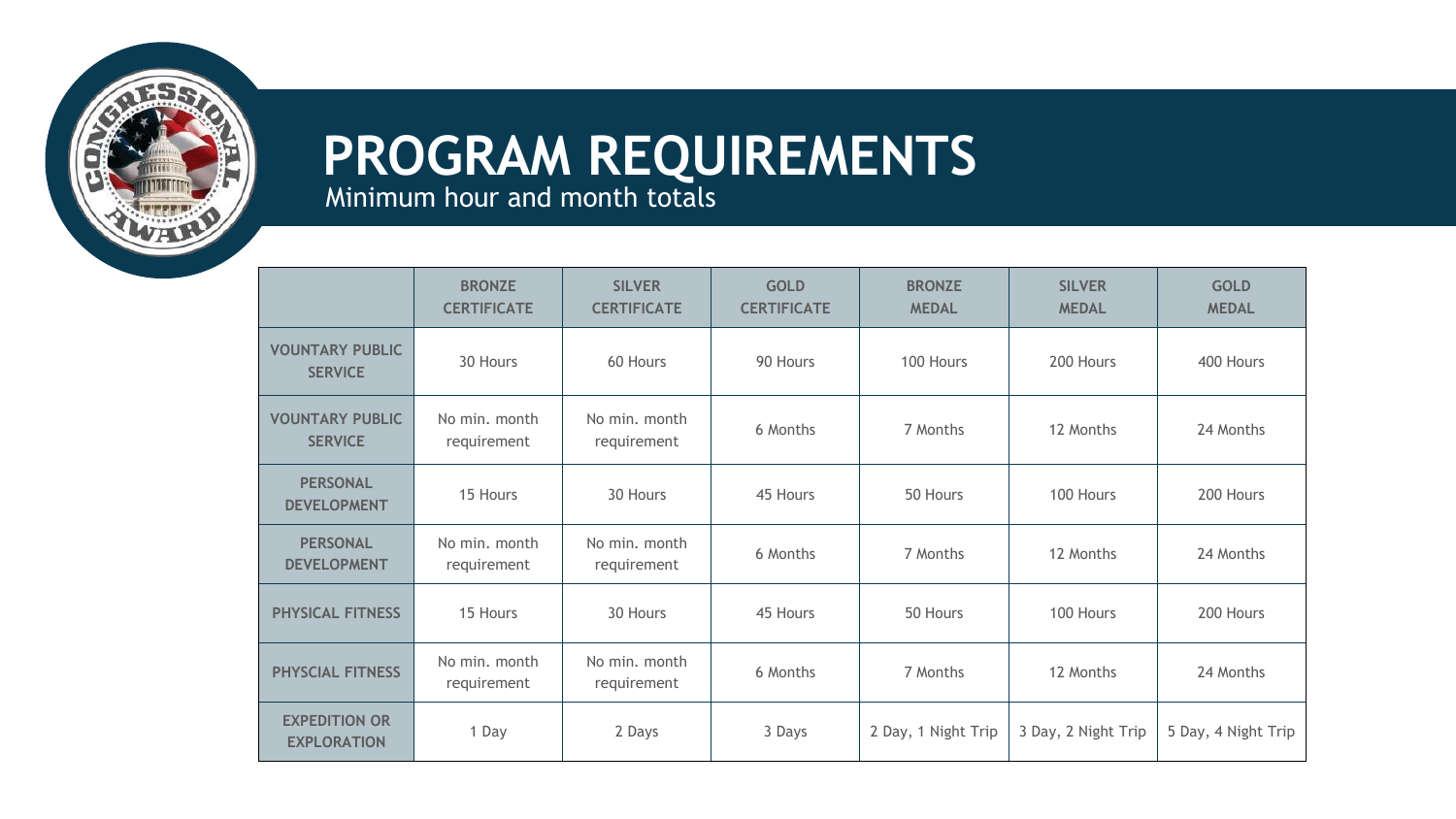

## **THE PROGRAM**

# **Voluntary**



#### **Personal Development Physical Fitness Expedition/Exploration**





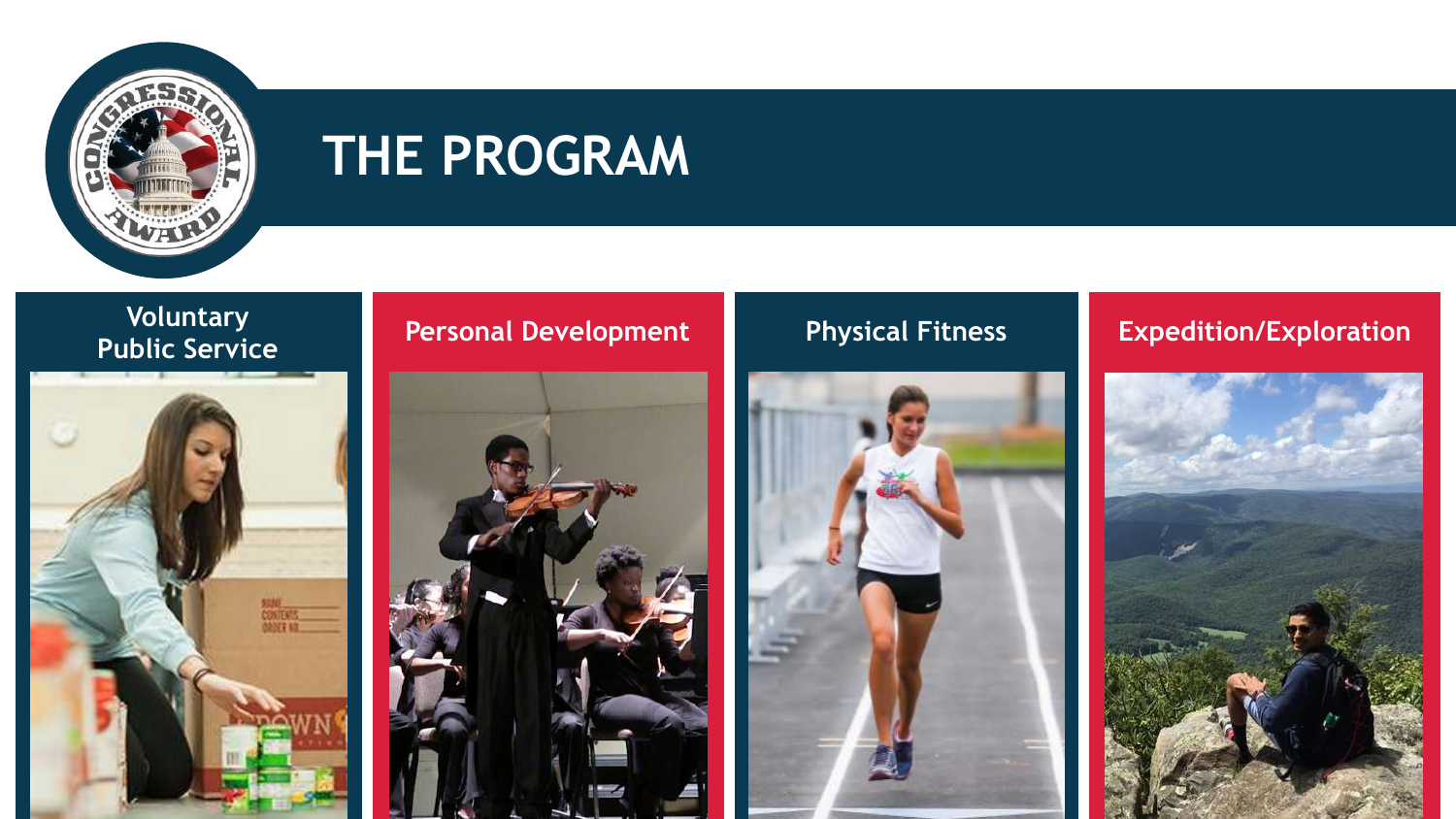

# **VOLUNTARY PUBLIC SERVICE**



Serving without compensation

Identifying a need in your community and finding a way to volunteer directly

Activities must benefit greater community at-large (public organizations, non-partisan, nonreligious, no hot-button issues)

*Set up to four different goals*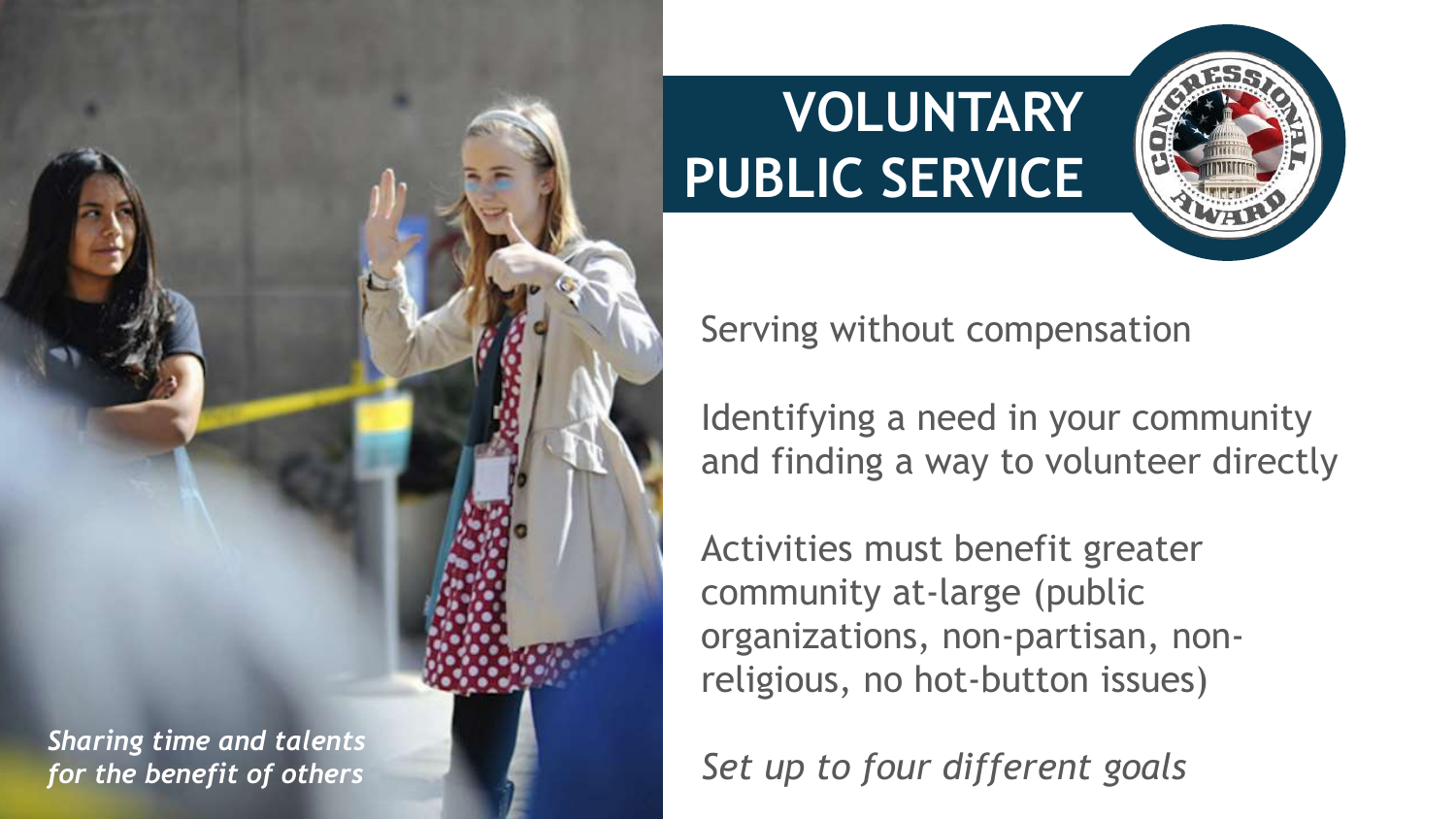

## VOLUNTARY PUBLIC SERVICE

#### SAMPLE ACTIVITY IDEAS:

AmeriCorps NCCC Animal Care Shelter Work Aquatics/Water Safety Instructor Camp/Outdoor School Volunteer Civil Air Patrol Conservation Projects Crime Prevention Disabled Citizen Assistance Fire Dept/ or Police Volunteer First Aid Instructor Health Service

Habitat for Humanity Hospital Volunteer Interpreter Library Work Meals of Wheels Nursing Home/Aid to Elderly Park Volunteer Red Cross Volunteer Tutoring within the Community United Way Volunteer YMCA Volunteer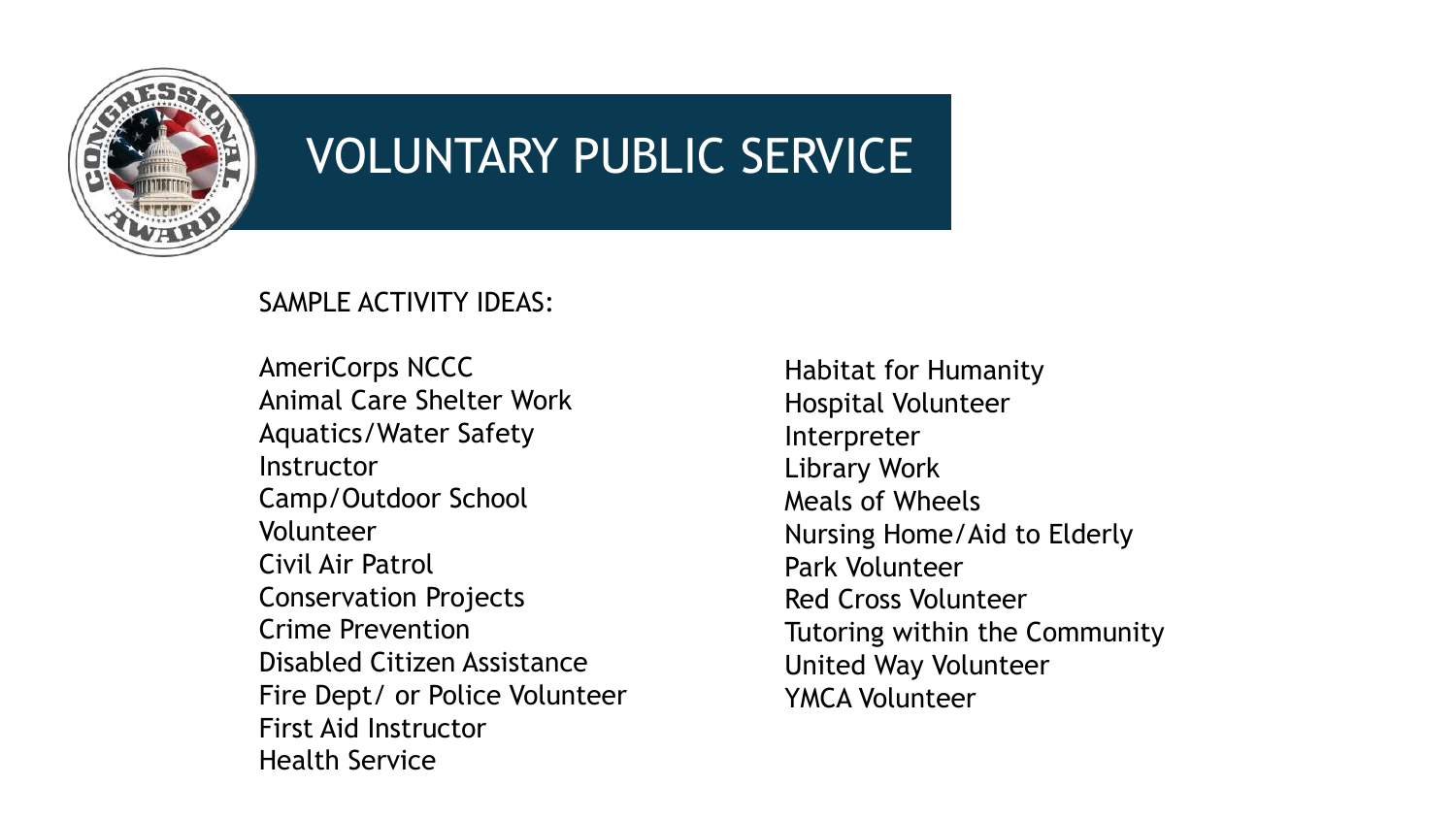

# **PERSONAL DEVELOPMENT**

Pursue a new activity or advance ability an existing interest

Goals must be specific and measurable

Count part-time work if you're a fulltime student. Count educational activities if you're employed full-time.

*Set up to two different goals Developing skills in a personal,*

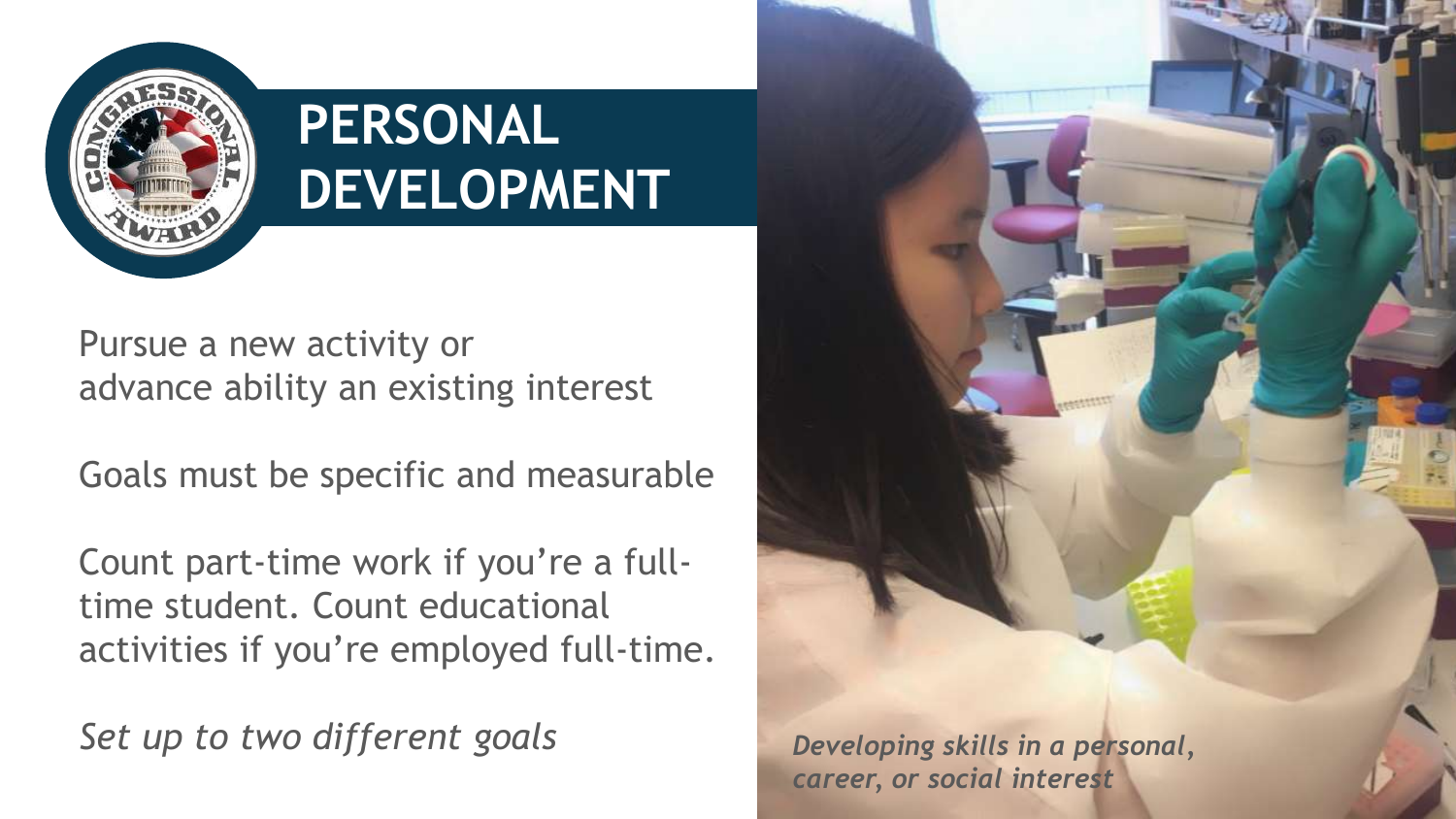

## PERSONAL DEVELOPMENT

#### SAMPLE ACTIVITY IDEAS:

Agriculture/Farming Amateur Radio Arts and Crafts Astronomy Automotive Science Career Development Programs Clerical and Office Collecting (stamps, coins, etc.) Conservation/Environment **Construction** Creative Writing

Cross Cultural Programs **Dancing** Dog Training Fashion Design/Tailoring Gardening Horsemanship Job Training Programs Language Study Leadership Training Learning for Life Literacy Programs

Magic Model Building Music/Singing National Guard Part-Time Work Photography Speech and Debate Sewing/Quilting Theater/Acting Video Production Woodwork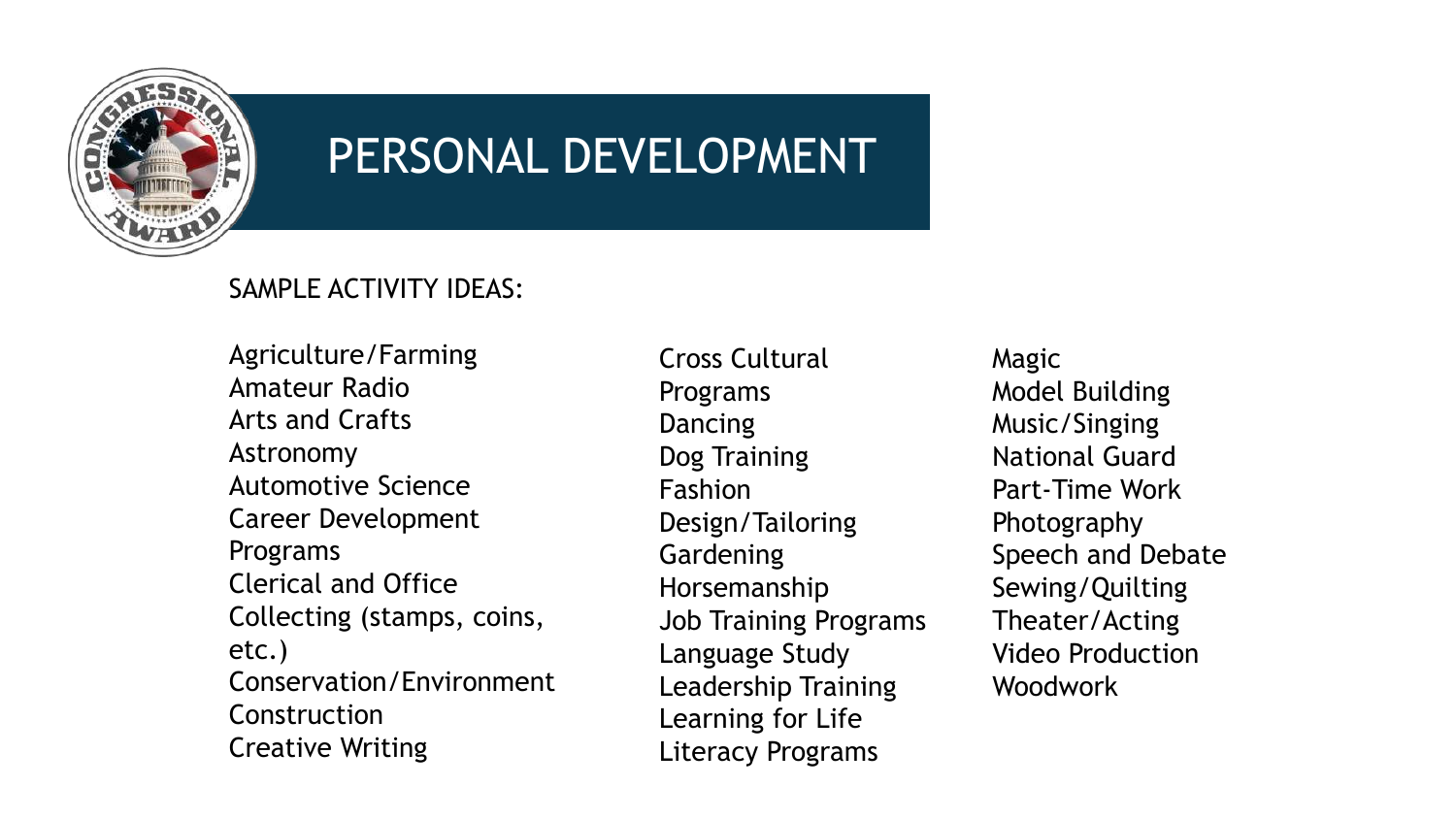





Goals cannot be competitive

Goals must be specific and measurable

Include current fitness level and determine where you'd like to advance

Fitness activities do not have to be strenuous in order to be challenging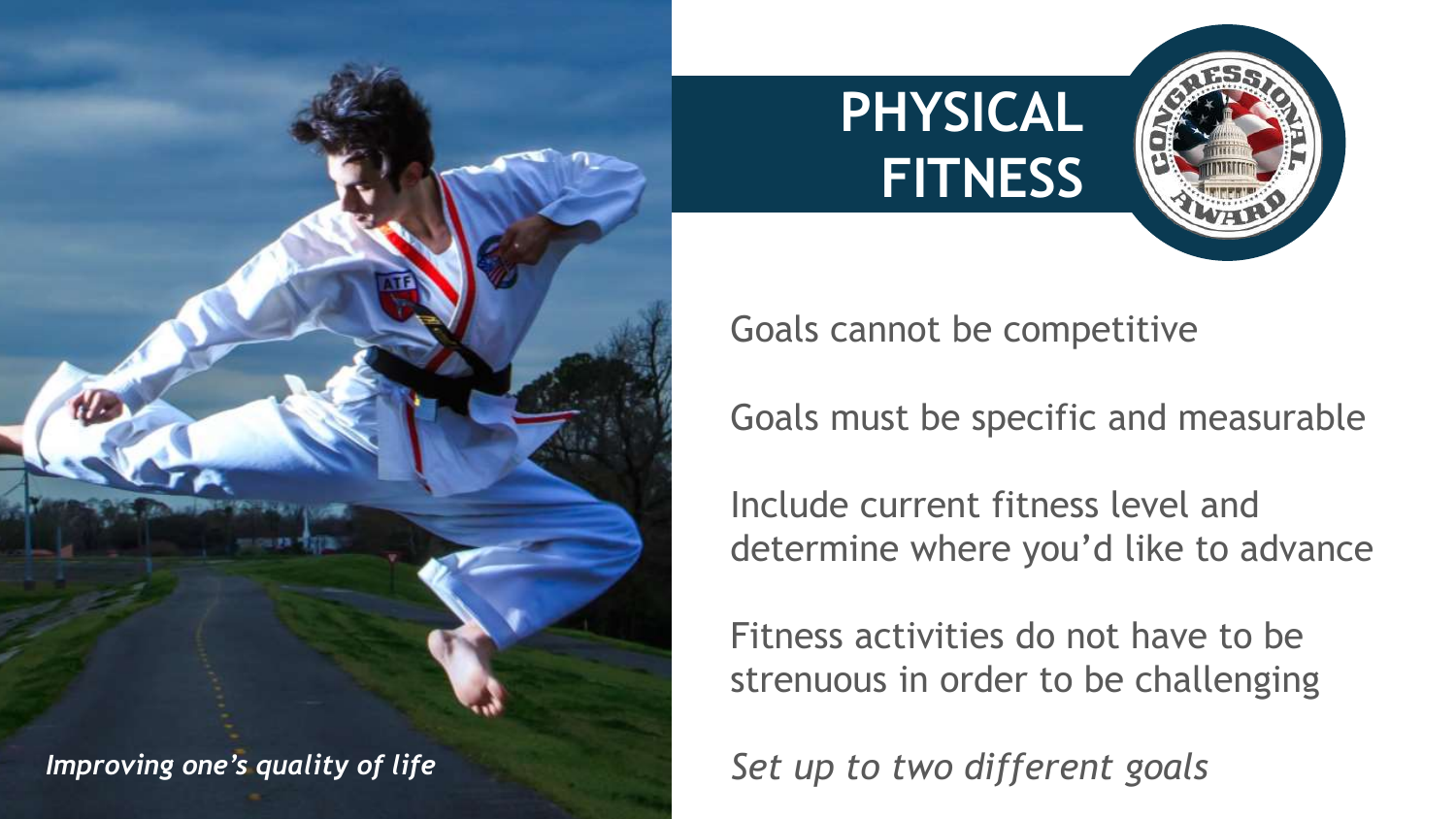

## PHYSICAL FITNESS

Sample Activity Ideas:

Aerobics Badminton Bastball Basketball Bicycling Boxing Canoeing/Kayaking **Dancing** Equestrian **Fencing** Field Events Fitness Walking

Football Golf **Gymnastics** Handball **Hiking** Hockey Martial Arts Personal Workout Pilates Racquetball Rafting/Rowing Rollerblading

Rugby Running or Jogging Sailing SCUBA Diving Skateboarding **Skiing** Spinning Soccer Tennis Valleyball Weight training Wrestling Yoga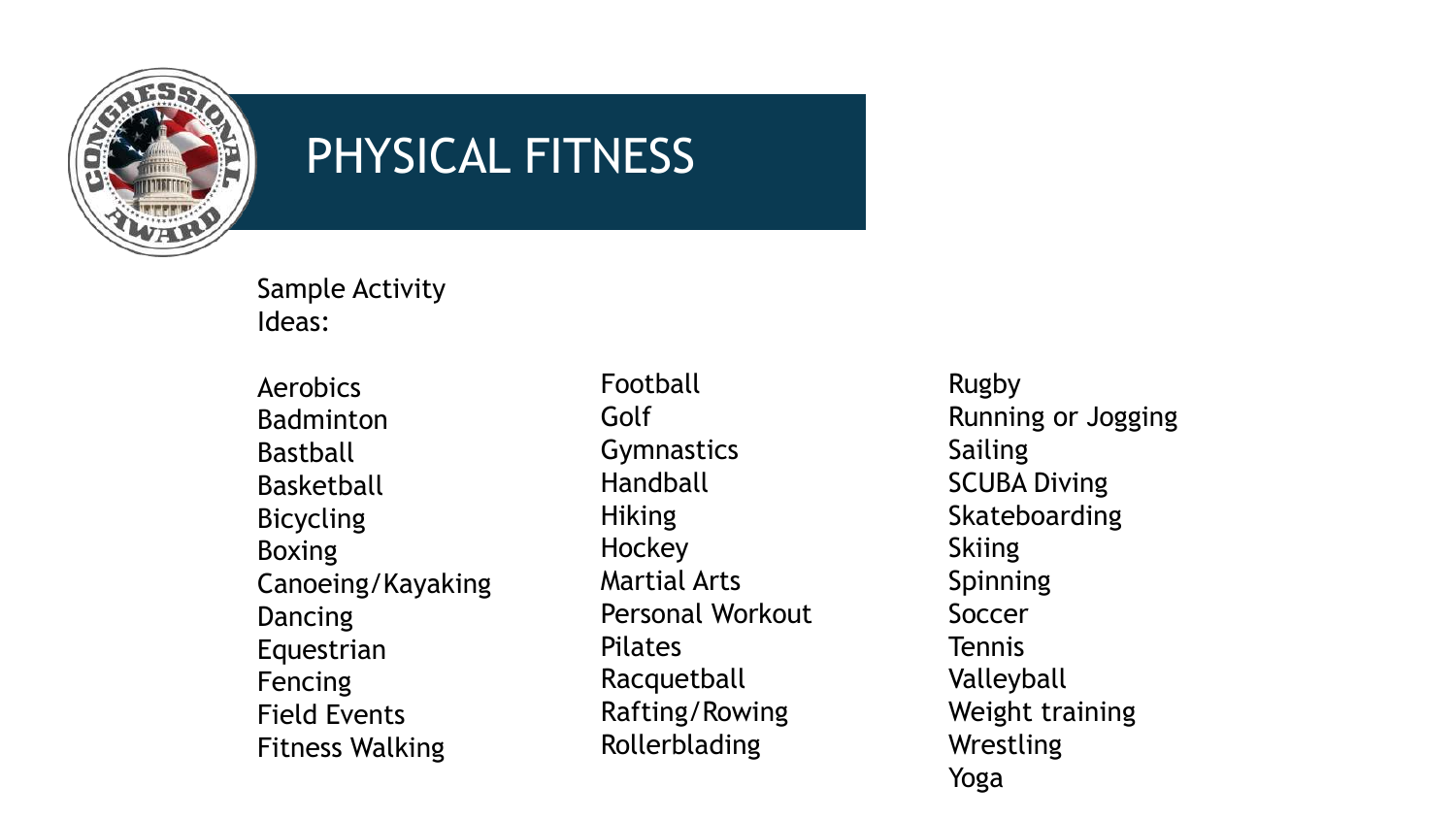

# **EXPEDITION or EXPLORATION**

Expedition: Discover the great outdoors

Exploration: Experience culture, history, humanity

Develop a spirit of adventure

Organize, prepare, and execute

Does not have to be costly or far off *Immersion in an unfamiliar*

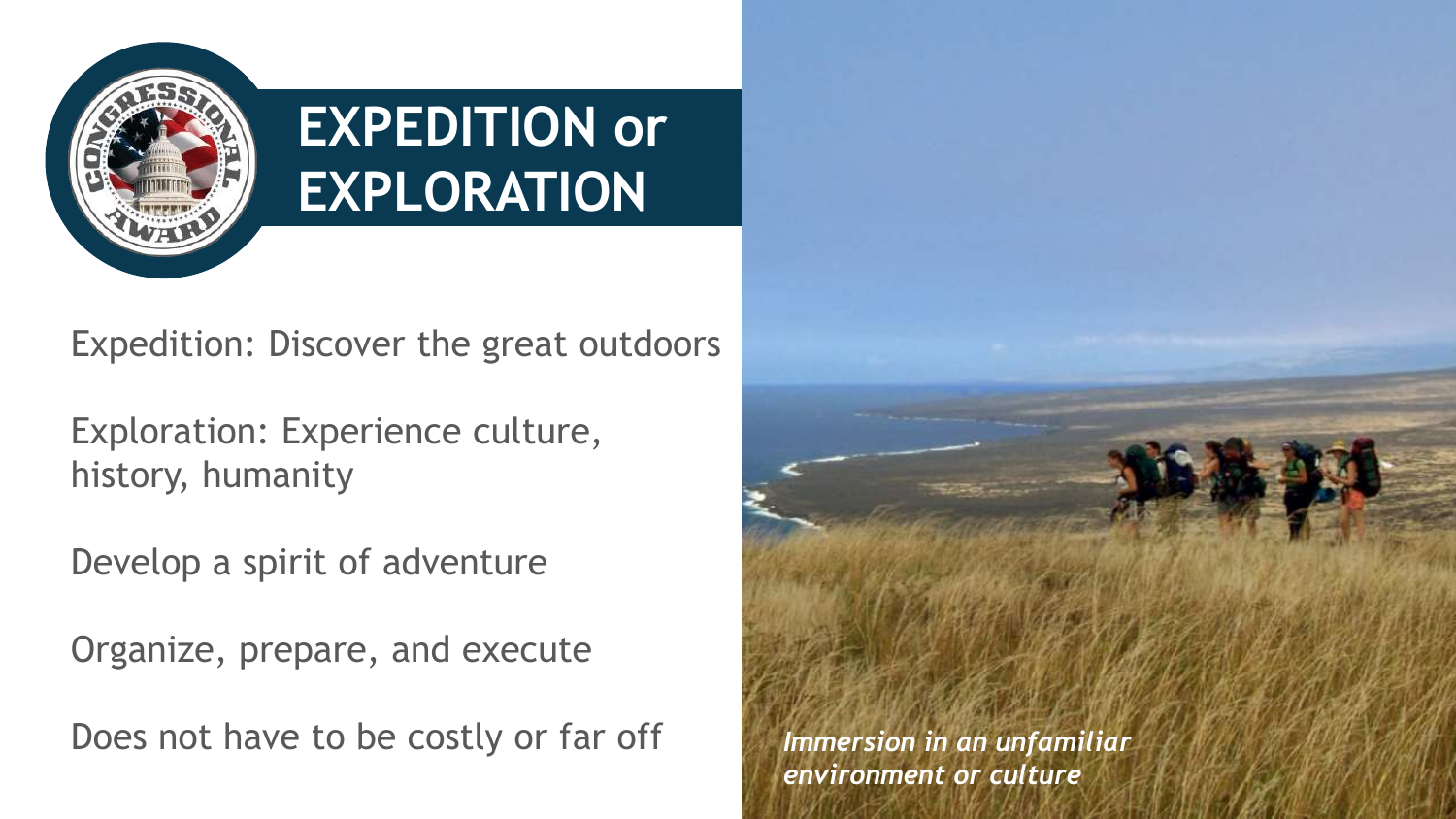

## EXPEDITION/EXPLORATION

#### EXPEDTION IDEAS:

Bicycle Tour Philmont Scout Ranch Camping Canoe Trip Civil Patrol Rescue Horseback Endurance Ride Mountain Climbing Outward Bound Activities Wilderness Hiking

#### EXPLORATION IDEAS:

Visit a State or National Historical Site People to People International Ambassador Trip Stay with a Family of a Different Culture or Religion Live the Life of a Ranch Hand or Cattle Round-Up Take part in a Reenactment Visit a city or town to learn about a historical event or time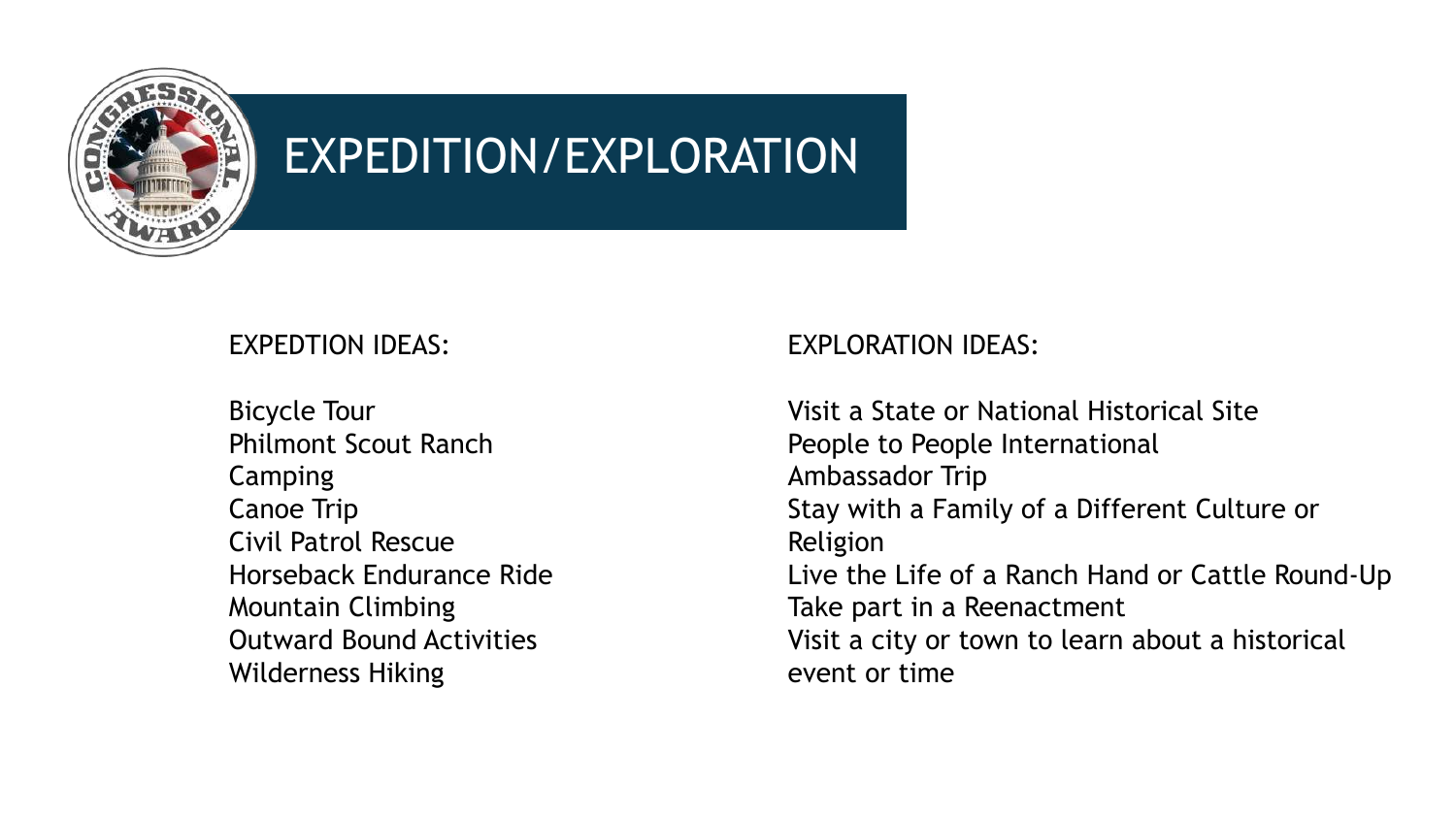

# **PRESENTATIONS**

Local and state Congressional Award ceremonies occur throughout the year for Bronze and Silver Medalists.

**Types of presentations from Members of Congress:** Hosted in District Office Town Halls School visit or award banquets Statewide ceremonies in special venues

*\*Certificates are mailed directly to participants.*

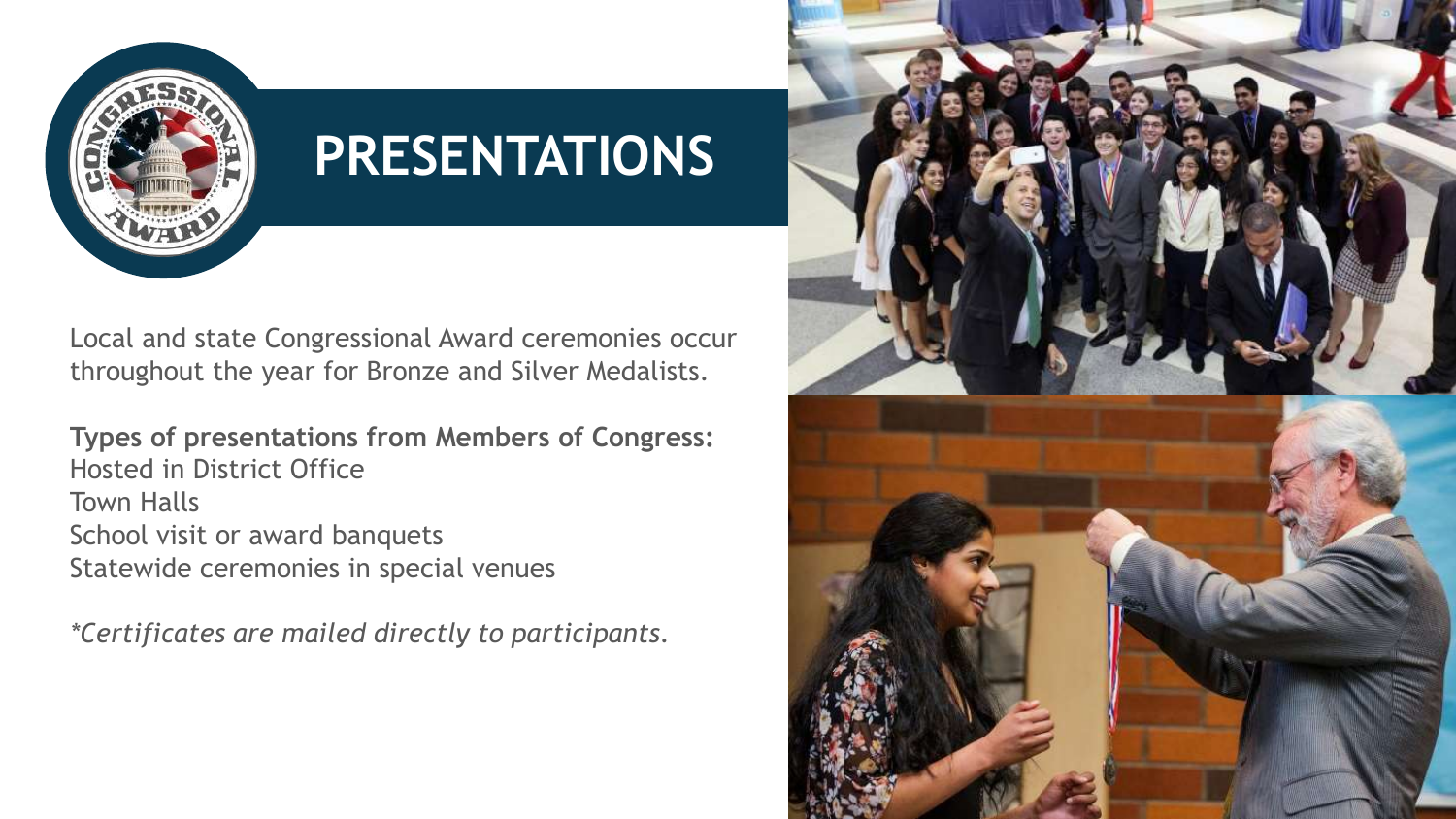



**GOLD MEDAL CEREMONY**



Gold Medalists attend an annual ceremony in the U.S. Capitol in Washington, DC each summer.

Members of Congress, family and friends, celebrity personalities, and partners join the celebration.